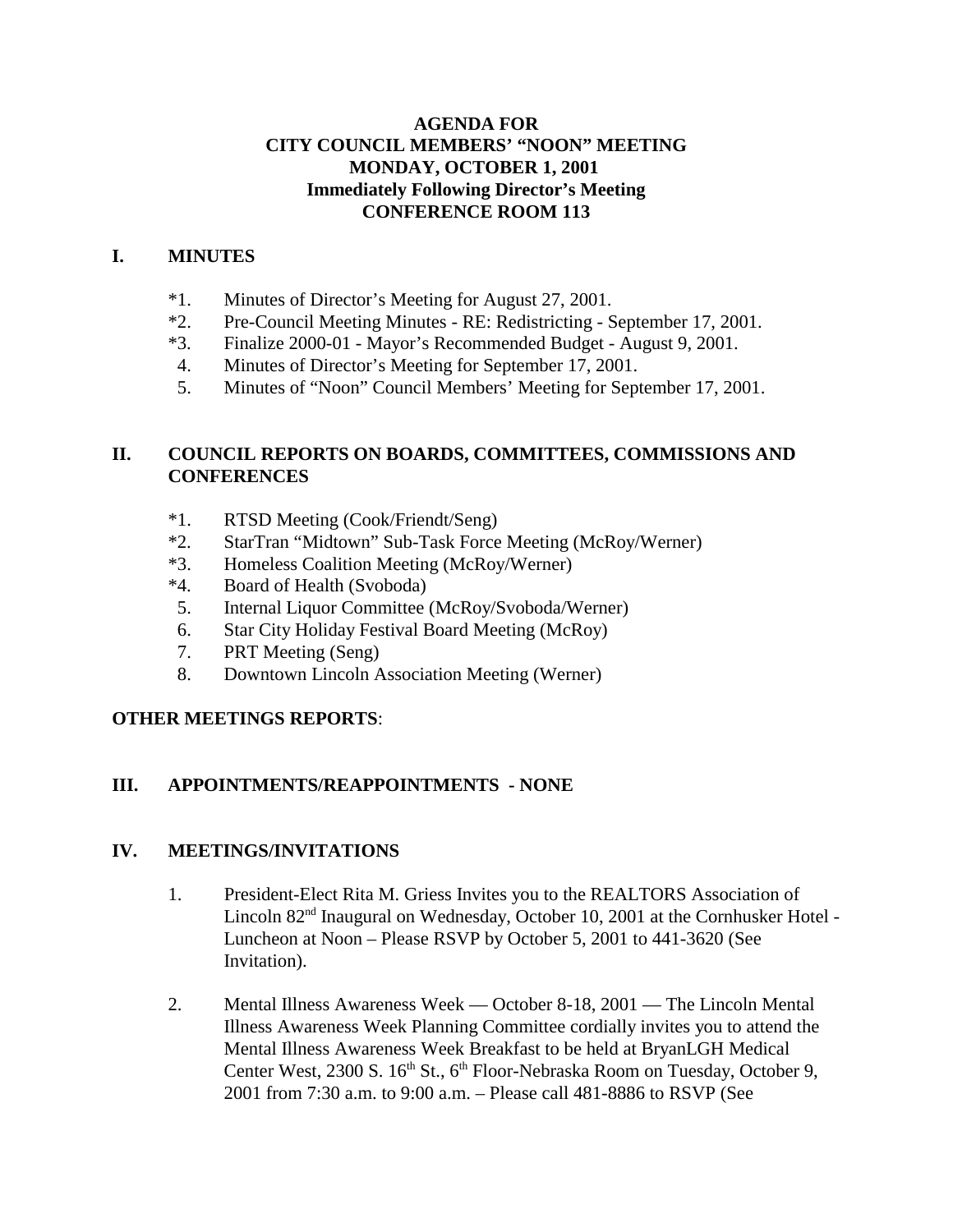Invitation).

- 3. Prevention and Clinical Management of Low Back Injury and Carpal Tunnel Syndrome-Conservative Approaches to Corporate Health, Safety and Wellness –Educational Conference – SecureCare of Nebraska, Inc. cordially invites your complimentary attendance and participation at an exciting afternoon sharing of practical and useful information regarding the prevention and clinical management of back injuries and related neuromuskuloskeletal disorders – Thursday, November 1, 2001 from 1:00 p.m. to 5:00 p.m. at the Embassy Suites, Lincoln, Nebraska – Please RSVP, so that they may be sure to accommodate you and/or your staff (See Letter and Agenda of Conference).
- 4. The Lincoln Chamber of Commerce will host its second annual Business to Business Tradeshow on Tuesday, October 9<sup>th</sup> at The Cornhusker Hotel - Enclosed is an invitation and complimentary tickets for you. The event will take place from 10:00 a.m. to 6:30 p.m. including a networking reception from 5:00 p.m. to 6:30 p.m. – (See brochure for more details).
- 5. You are invited to a special unveiling of a new sculpture by Fred Hoppe courtesy of the Brehm Family on Tuesday, October 2, 2001 at 9:00 a.m. - Directly outside of Mayor Wesely's Office (See Invitation).
- 6. LPD & NU Directions sponsoring a downtown bar walk-informational evening on Friday, October 5, 2001 – A chance to walk through the liquor establishments 13- 15, O to P Street to members of the City Council and the Mayor's Office starting at 11:00 p.m. ( See Letter of Invitation).
- 7. You are invited to a celebration marking the construction of Summer Hill Townhomes, 7500 Wisteria Place - on Tuesday, October 16, 2001 from 4:00 p.m. to 6:00 p.m. - Program at 5:00 p.m. - (See Invitation).
- 8. Building on the Strengths of our Neighborhoods  $8<sup>th</sup>$  Annual Neighborhood Recognition Conference where Nebraska's neighborhood associations share ideas, celebrate accomplishments and build partnerships for a better future. On Saturday, November 3, 2001 from 8:30 a.m. to 1:15 p.m.- Mahoney State Park Lodge (See brochure for more details).

# **V. CITY COUNCIL MEMBERS**

# **VI. REQUESTS OF COUNCIL FROM MAYOR - NONE**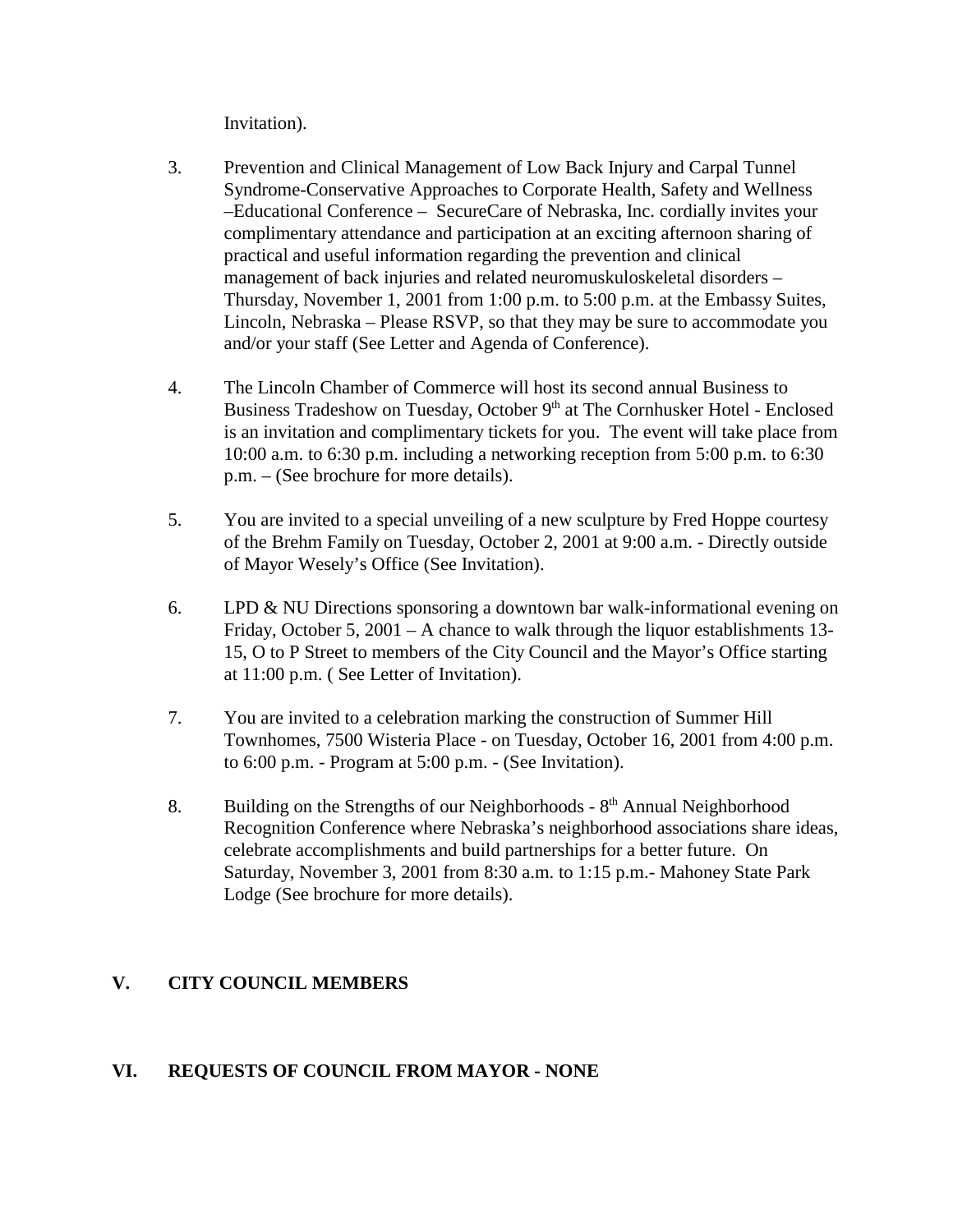#### **VII. MISCELLANEOUS**

1. Discussion on attached Resolution - 'The Council of The City of Lincoln Hereby Resolves As Follows': .... (Requested by Annette McRoy) (See Attachment).

### **VIII. ADJOURNMENT**

# **\*HELD OVER FROM SEPTEMBER 24, 2001.**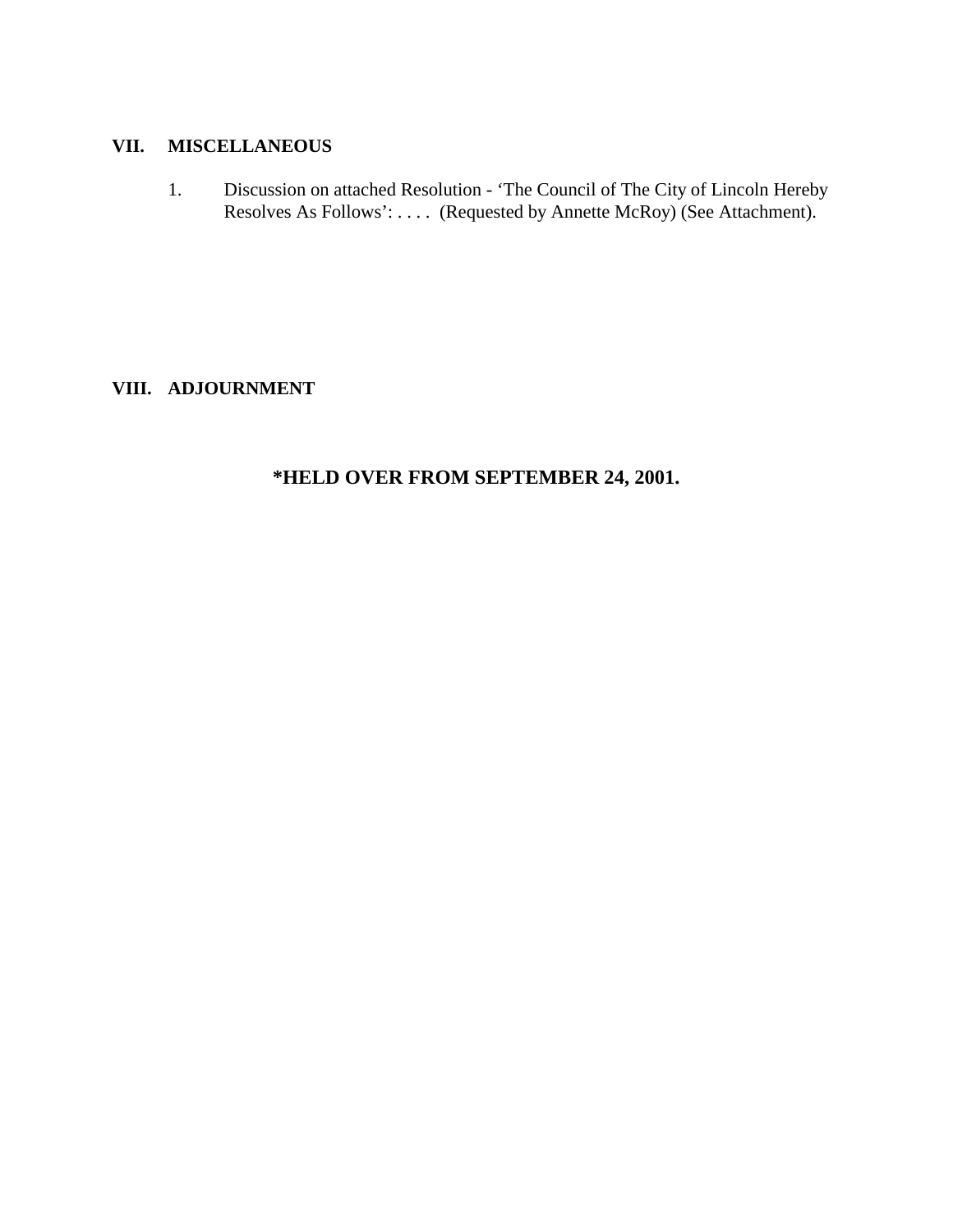# **MINUTES CITY COUNCIL MEMBERS' "NOON" MEETING MONDAY, OCTOBER 1, 2001** *CONFERENCE ROOM 113*

**Council Members Present:** Annette McRoy, Chair; Jonathan Cook, Vice-Chair; Jon Camp, Glenn Friendt, Coleen Seng, Ken Svoboda, Terry Werner.

**Others Present:** Mark Bowen, Ann Harrell, Amy Tejral, Mayor's Office; Dana Roper, City Attorney; Don Herz, Finance Director; Darrell Podany, Aide to Council Members' Friendt, Camp and Svoboda; Joan Ray, Council Secretary; Chris Hain, *Journal Star* representative on his last City assignment.

### **I. MINUTES**

- \*1. Minutes of Director's Meeting for August 27, 2001.
- \*2. Pre-Council Meeting Minutes RE: Redistricting September 17, 2001.
- \*3. Finalize 2000-01 Mayor's Recommended Budget August 9, 2001.
- 4. Minutes of Director's Meeting for September 17, 2001.
- 5. Minutes of "Noon" Council Members' Meeting for September 17, 2001.

Mr. Jonathan Cook, Council Vice-Chair, requested a motion to approve the above-listed minutes. Coleen Seng moved approval of the minutes as presented. The motion was seconded by Ken Svoboda and carried by the following vote: AYES: Jon Camp, Jonathan Cook, Glenn Friendt, Coleen Seng, Ken Svoboda, Terry Werner; NAYS: None; ABSENT FOR VOTE: Annette McRoy.

# **II. COUNCIL REPORTS ON BOARDS, COMMITTEES, COMMISSIONS AND CONFERENCES -**

\*1. RTSD (Cook/Friendt/Seng) Mr. Cook reported that the budget had been reviewed, with no changes made. Ms. Seng noted that the operating budget is \$60,000.00 and then there are seven million dollars on the projects. Mr. Cook noted that the agreement with Antelope Valley had been approved and will be coming before the Council, too. He noted that they had **not** voted to bump the RTSD authority to spend more on the operating budget by 1%, which has been done for a number of years. Mr. Friendt mentioned the financial audit report, noting that in terms of approving additional authority, we currently have about one million dollars worth of authority right now; we're spending \$60,000.00. Mr. Cook noted that one never knows how other governmental subdivisions will allocate funds. He stated that the RTSD may take on responsibilities they aren't expecting now.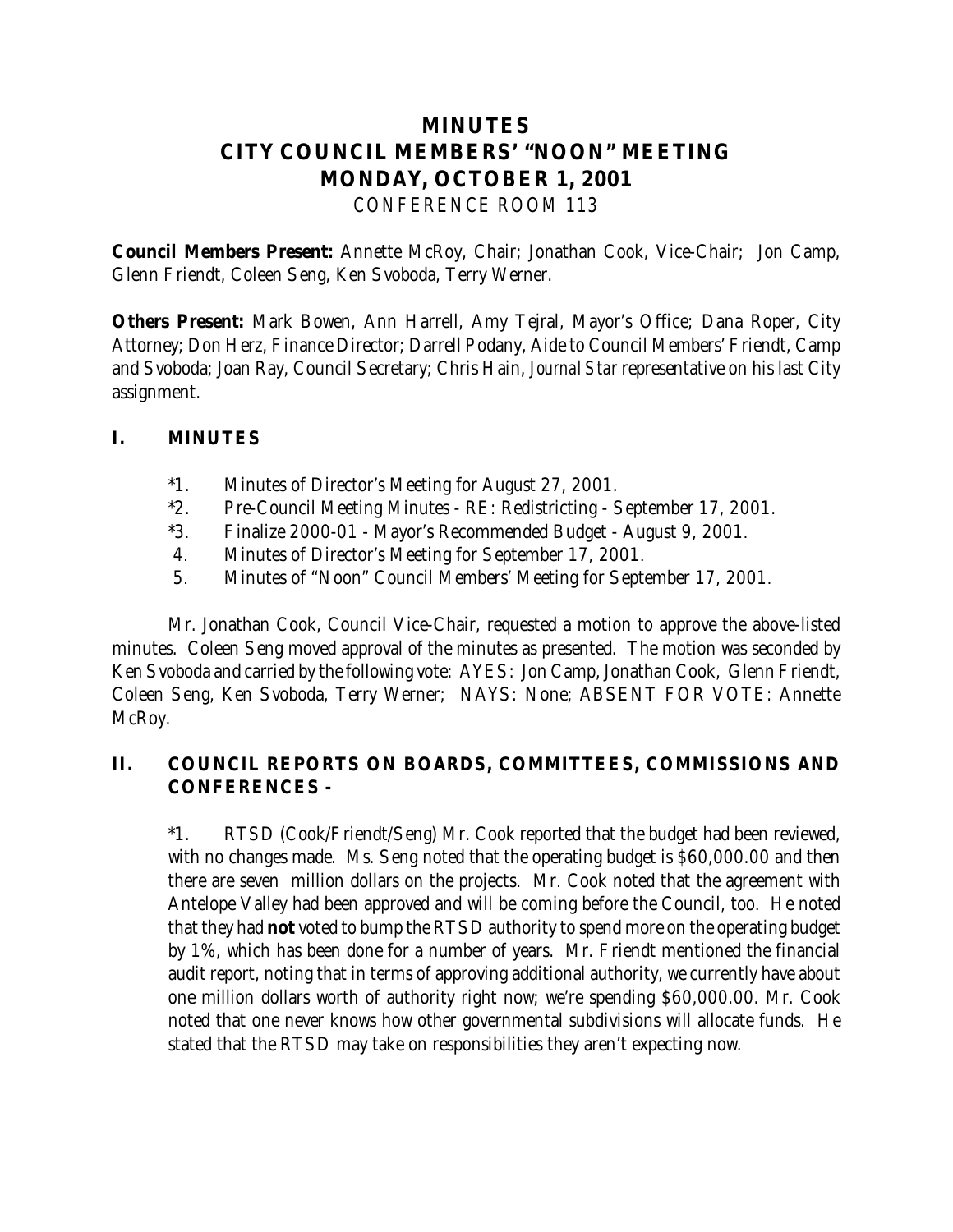\*2. STARTRAN "MIDTOWN" SUB-TASK FORCE (McRoy/Werner) Mr. Werner reported that they had met - and for the last time. A new route was decided upon going from  $70<sup>th</sup>$  & Pioneers all the way up to the K-Mart/WalMart area. Mr. Werner indicated that the Task Force had pretty much taken the suggestions of the bus drivers in combination with other things. They made some suggestions for promotion and the proposed route will go forward. The route will begin functioning on November  $1<sup>st</sup>$ .

#### \*3. HOMELESS COALITION (McRoy/Werner) - No Report

 \*4. BOARD OF HEALTH (Svoboda) Mr. Svoboda reported that he had arrived a bit late to the rescheduled meeting and so had missed a few of the earlier agenda items. They had received a report on the City's preparedness on bio-terrorism from Scott Holmes. A number of those matters were discussed. That was about the extent of the meetings.

Mr. Werner asked if there was preparedness in the community if, for example, a crop duster infested us with anthrax? Mr. Svoboda answered that Lincoln/Lancaster County would be prepared. He noted that smallpox is the one that most scares those in public health because there is limited vaccine for that. Ms. McRoy asked if the discussion had included informing the public that buying gas masks is a waste of money unless they were worn all of the time? Mr. Svoboda stated that they had not discussed that.

 5. INTERNAL LIQUOR COMMITTEE (McRoy/Svoboda/Werner) Ms. McRoy reported that the SDLs had been discussed and had been the main point of study. They began by looking at the history of the ordinance that is now in place, and where the City wants to go. The Police Department has a couple of recommendations that we are currently reviewing. Some of the options there are that the site be adjacent to the building of the liquor establishment and that it not be on an arterial street. They saw that that would take out several large establishments that *are* on arterial streets, and so, made modifications.

Mr. Joel Pedersen is going to draft ordinance changes between now and the next meeting which we'll bring to Council via a Pre-Council meeting before anything is done. Ms. McRoy noted that she would like to have public hearings before passage of any legislation.

Mr. Friendt stated that he had one reaction to what had just been said. He said that it sounds as though you're trying to figure out how to handle some exceptions and grandfather them in. Ms. McRoy stated that this is a whole new policy - we don't have one right now. Mr. Friendt stated that he understood that, but please, what he would say is let's not start by creating exceptions. He stated that he was looking for some guidelines that are pretty firm that we will stick with. If that means there are some folks who have benefitted before, that will not benefit, that's ... You may get some calls.

Mr. Werner stated that he had made that same point at the meeting. He felt he would have a hard time supporting anything that would call on Council to make exceptions. Ms. McRoy indicated that she was just trying to give the Council a flavor of what went on.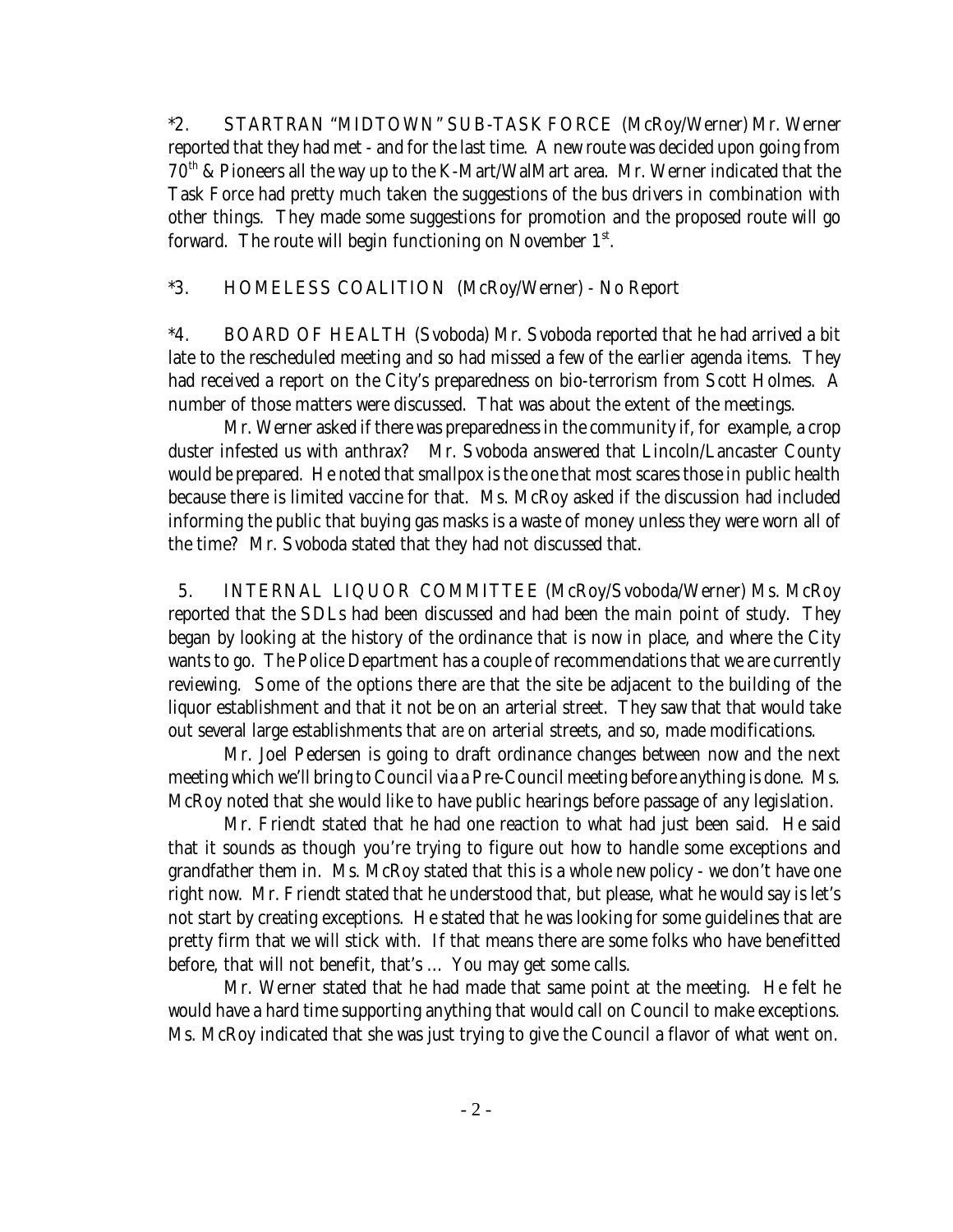Mr. Friendt stated that this would be the forum where we would get the early reactions to the proposals. Ms. McRoy stated that she would like to do some more studying.

Mr. Svoboda stated that he did not believe the arterial issue will be one that flies. It will more than likely be a consideration as to whether they have direct access off of a public street, or if it is behind a building and the SDL must be adjacent to that property. So, we'll look at all of these issues and Dana will draft several sample ordinance changes.

Mr. Cook stated that he had asked Mr. Roper about what can and can't be done noting that there are already court cases regarding the gas pump issue. Can we say `if you sell gas, you can't sell liquor'? The attempt there some years ago was to address drinking and driving - especially near the interstate. The courts struck that down and said that there was no relationship between the two. Mr. Cook noted that the courts have not been friendly to us on a lot of issues and he didn't know how they would react today. Mr. Cook stated that he was interested to see how the issue progressed, not knowing what road-blocks might be encountered during the process.

Ms. McRoy answered that any Council Member would be more than welcome to stop in and review the issues. Mr. Bowen stated that it was a public meeting, but he did not know if it was advertised. Ms. McRoy noted that they did go into executive session when sensitive issues were discussed. Mr. Camp asked if it would be easier to have a pre-council at some point on the issue? Ms. McRoy stated that she would like to do that when we get to a point where we have our road map in place & have issues that we'd like to discuss. Mr. Camp stated that he would like to have that meeting at a point that precedes the draft of legislation, because it gives us a chance to think about the issue and have some input. Ms. McRoy stated that they would schedule a pre-council on this prior to the next ILC meeting in October.

Ms. McRoy stated that Studio 14 had received a Stay. At the ILC meeting we were hoping that Wednesday would be their last night, but it didn't happen. So, they're still open.

Ms. McRoy reminded everyone of the Bar Walk this Friday night at 11:00 p.m. at "Solid Ground" -  $14<sup>th</sup>$  & "O" Streets. There was a question as to whether or not the 11:00 p.m. meeting, as well as the Midnight meeting, would be at `Solid Ground'. *[It was determined through contact with the Police Department that that was the case and the Council received this confirming information from Council Staff after the Formal Council Meeting of this date. Capt. Joy Citta of the LPD was notified that all of the Council Members planned to attend]*

#### 6. STAR CITY HOLIDAY FESTIVAL BOARD (McRoy) - No Report

 7. PRT (Seng) Ms. Seng reported that quite a few items had been taken care of and were being removed from the list of troubled properties. But she noted, the items that are being looked at are nothing in comparison to what it used be. That is because we have the PRT and problems do get cleared up quickly. The problem properties are scattered all over town.

One area which Ms. Seng found of interest was the property where they had been holding rooster fights. An Urban Development employee had someone report this to them and they've been trying to get pictures for verification of the information.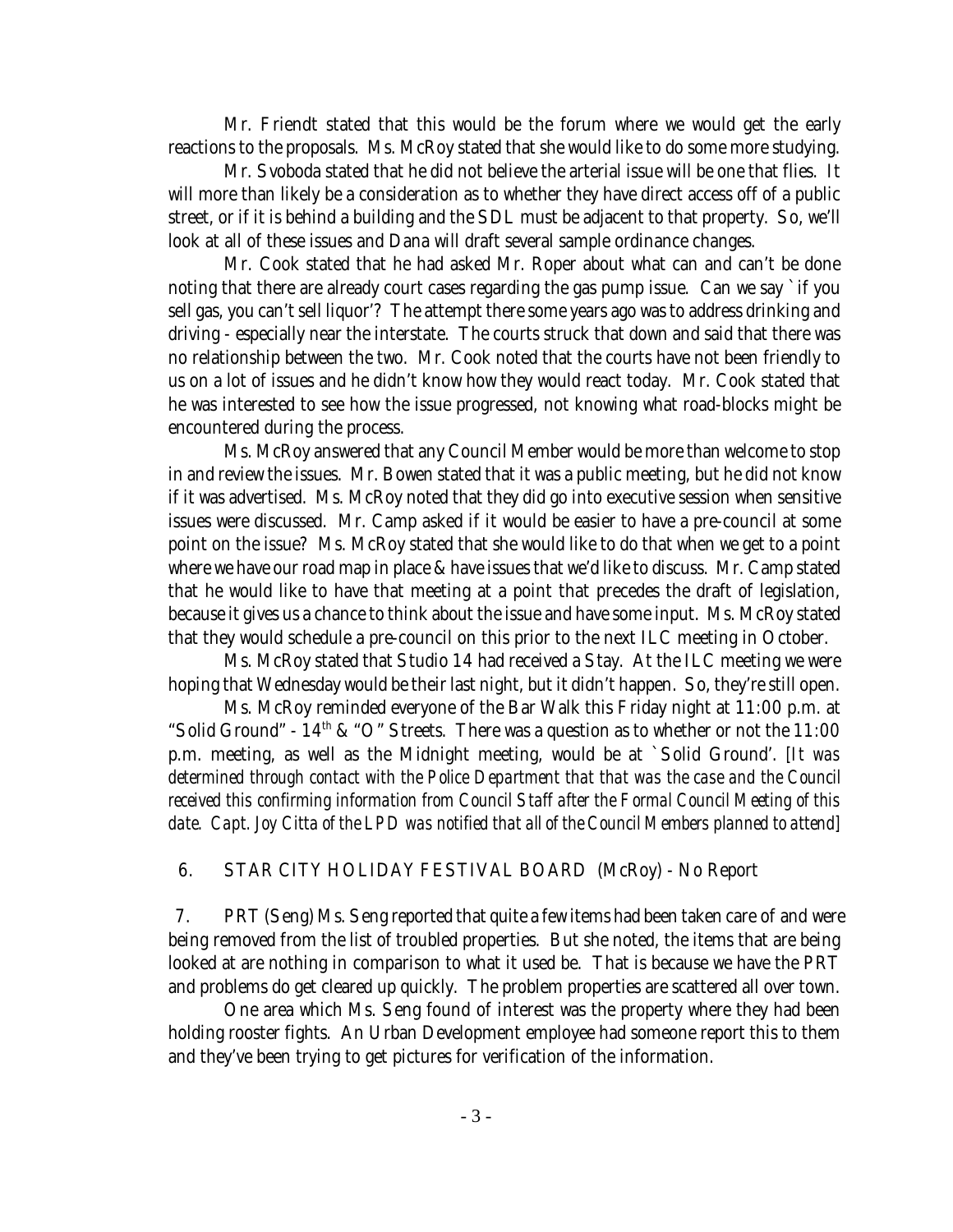Ms. Seng noted that other problems cover such issues as structures being torn down and the building being unsecured allowing for the possibility of the homeless dwelling there in unsafe conditions. She noted that the problem solving is a good cooperative effort by all of the various departments involved along with the State Social Services office.

 8. DOWNTOWN LINCOLN ASSOCIATION (Werner) Mr. Werner reported that they met and had a presentation by NuStyle Development on the re-developing of the Old Federal Building. He believed everyone was pretty up-to-date on that. He added that they were planning 43 up-scale units with some commercial and retail on the bottom floor. There will be a restaurant off of that. He felt it looked like a good project, noting that they will have parking underneath.

Mr. Werner observed that it will be coming before the Council and asked if there would be a pre-council on that? Ms. McRoy noted that none had been asked for at this time. Ms. Harrell explained that ultimately the City Council would have to approve a redevelopment agreement for the project. The building has already been declared surplus property many years ago. But, whether there will be a pre-council on the agreement, or we get together with Council Members individually, or we just stick it in the mail - we haven't negotiated it yet. Mr. Cook noted that the price and cost of the project still needed to be worked on. Ms. Harrell agreed noting that there would be a lot of meetings that would have to occur between attorneys and Urban Development and the developers before we're finished with the agreement. Ms. Harrell noted that certainly, they would go over the re-development agreement with Council before you're asked to vote at some point.

Mr. Werner noted that, assuming all goes well, they're talking about a January, 2003 start and Spring of 2004 completion. Mr. Friendt noted that he would assume that no developer is going to invest a whole lot of assessment time until they know that they are the developer. So, is there still the opportunity for NuStyle to do engineering and whatever they do as part of this negotiation and still back out? Ms. Harrell stated that, she supposed, in theory, though she couldn't think of a project where that has happened. Mr. Bowen felt the possibility would be remote. Mr. Friendt asked, then if things that neither party knew are discovered, you just work it out as part of the agreement? Okay.

Mr. Werner reported that this was the beginning of the Fiscal Year for the DLA. He felt it was interesting that they talked about their marketing report which centered a lot around their website, though he didn't believe that was their only marketing tool. They did hand out a new map which is more user friendly. But they have about 75,000 hits per month on their website, which Mr. Werner thought was pretty incredible. It's about 1200 per day, which is good news.

He noted that the Annual Meeting for the DLA is the day of the Joint Omaha-Lincoln Councils meeting, but he thought everyone could make it on the  $17<sup>th</sup>$  of October.

Mr. Werner further reported that the Association had also announced the disagreement on the University Club building. They'll be working on that.

OTHER MEETINGS REPORTS: Ms. McRoy reported that she and Ms. Seng had gone to the Multi-Cultural Dialogue Saturday morning from 9:00 am to 1:00 pm. She noted that Ms. Tejral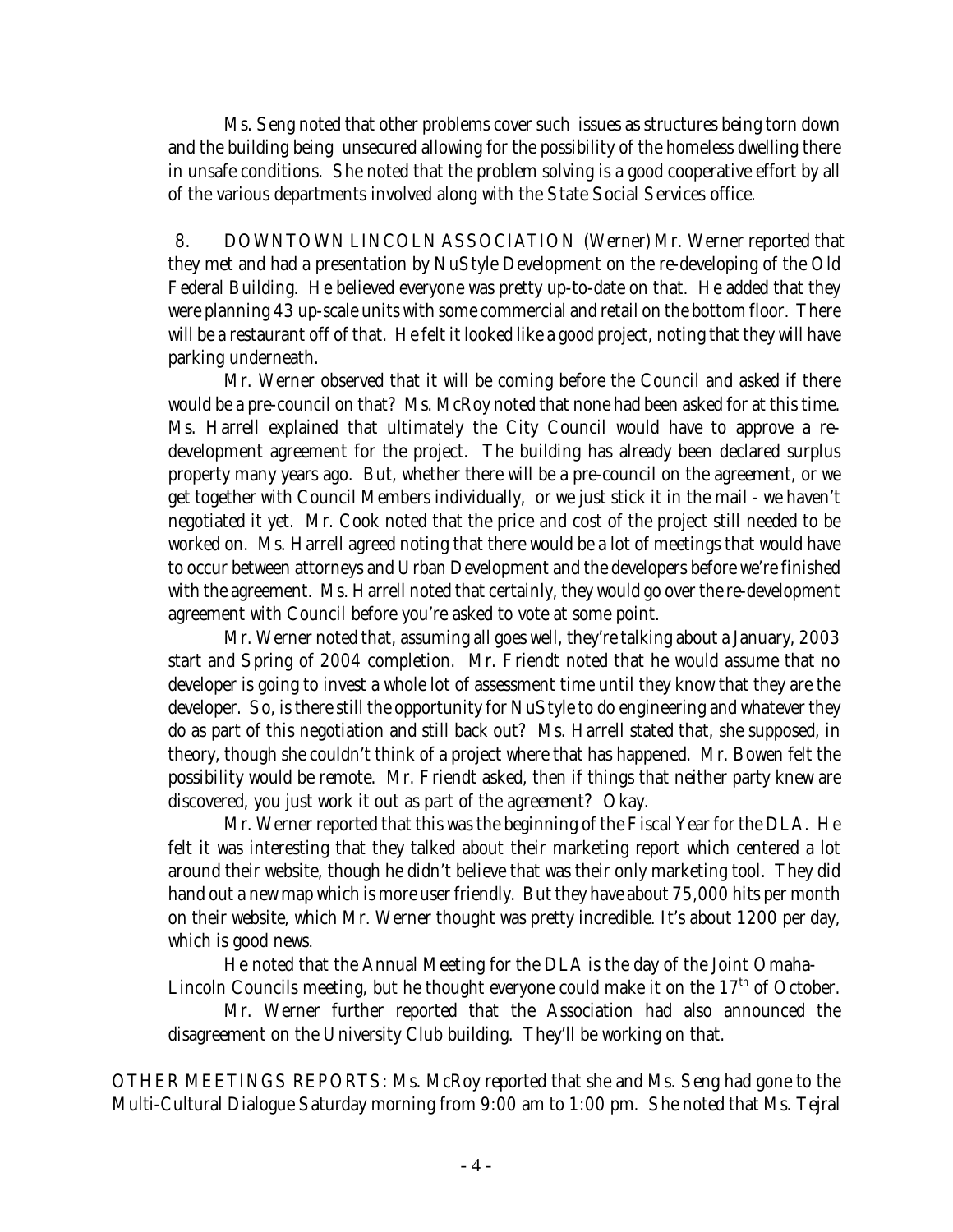was also there. She thought the meeting was very interesting. She noted that they had brought back treats from Poland for the Council Members. [*These were passed out at the Formal Meeting*] She noted that this meeting had been planned for several months and was not a re-action to the September 11<sup>th</sup> events. She noted that a multitude of different things and different food and cultures were represented. Some of the countries represented were Iran, Iraq, Nigeria, Poland, Russia, Armenia, as well as African-American and Native-American cultures. The luncheon included food from all of these countries. There were some desserts left and we brought some for you. Mr. Friendt asked if the Health Department had cleared these treats? [Laughter]

Mr. Werner added that he had also attended the Comp Plan and the Pedestrian/Bike Way Forum at the Auld Rec Center on Saturday morning, as did Ms. Seng. He commended the City Employees who were there on their own time representing the City. He noted that some of these people really, really work hard. He did not know if we ever recognize them, but felt it would be a good thing sometime in a joint letter from the Council to recognize their efforts.

It was explained by Mr. Bowen that these were salaried employees and attendance at these meetings was an expected part of their job duties. Mr. Friendt asked if they got some sort of comp time to make up for this. It was believed that they did at the discretion of the department director.

**III. APPOINTMENTS/REAPPOINTMENTS** - Ms. Tejral passed out the upcoming Appointment/Reappointments List to Council Members. Noted Without Significant Comments.

**IV. MEETINGS/INVITATIONS** - Noted Without Significant Comment

# **V. COUNCIL MEMBERS**

**JON CAMP** - No Further Comments **JONATHAN COOK** - No Further Comments **GLENN FRIENDT** - No Further Comments **ANNETTE McROY** - No Further Comments **COLEEN SENG** - No Further Comments **KEN SVOBODA** - No Further Comments **TERRY WERNER** - No Further Comments ANN HARRELL - No Further Comments MARK BOWEN - No Further Comments

DANA ROPER - Mr. Roper briefed the Council on the Cell Tower at Antelope Park. He stated that the City had gotten the land from the developer. He knows of no restrictions. If Council wants to put a cell tower there, it can be done.